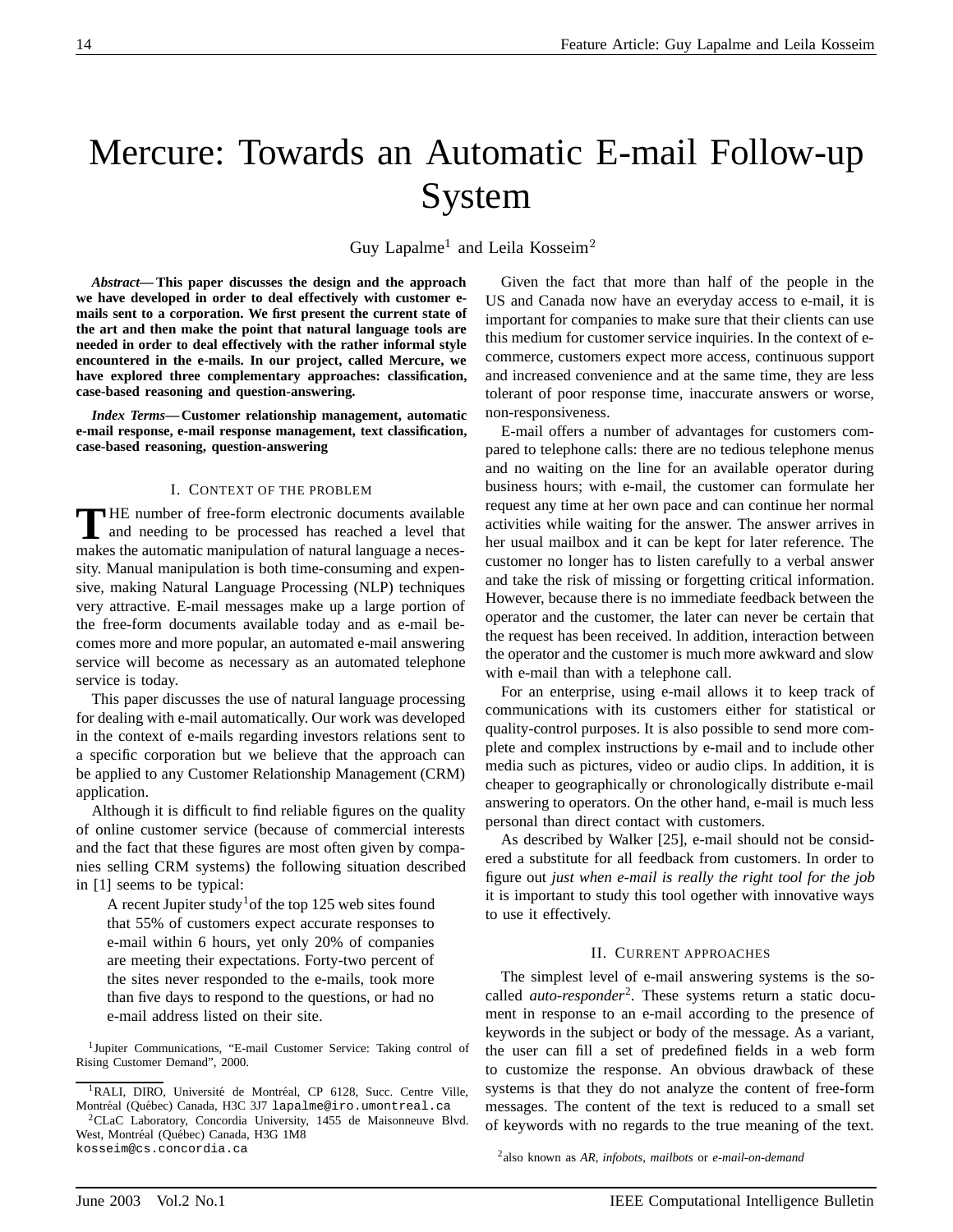More sophisticated types of e-mail responders are included in e-mail management systems, and can provide pre-written response templates for frequently asked questions. Slots are usually filled in with information extracted manually from the incoming mail, although some systems seem to perform the extraction automatically [19].

Some commercial systems such as Kana [17], RightNow [23] or XM-MailMinder [26] are aimed at optimizing the work flow of a call-center by keeping track of customer e-mails, helping representatives to answer by means of partially filled templates and providing productivity statistics on the answering process. However, to our knowledge, these systems do not use any NLP technology outside spell-checking and regular expression matching. Some systems also perform text classification (using learning techniques from annotated corpora or regular expressions) to categorize the incoming message into general pre-defined classes (e.g. requests, congratulations, complaints,  $\dots$ ). The e-mail can then be routed to the appropriate department or representative or, with specific categories, can even be answered automatically or deleted in the case of *spam*.

An early work on the automatic generation of appropriate answers to customer requests was performed by Coch [9], [10] who developed a system to generate answers to complaint letters from clients of La Redoute (a large French mailorder corporation). As letters were not in electronic format, the reading, the extraction and the decision was performed manually, but the production of a well-formed response was done automatically. Through a formal blind evaluation, Coch demonstrated that the best responses (according to specific criteria) are still the human-generated ones, but that the use of a hybrid template-based Natural Language Generation (NLG) system produced acceptable responses at a much faster rate.

## III. MERCURE

Bell Canada Enterprises (BCE) is a large Canadian corporation offering communication and entertainment services such as telephone, internet and television to private and commercial customers. To keep its competitive edge, its customer service must be efficient and cost-effective. In order to achieve this, BCE asked the Bell University Laboratories (BUL) to study the problem of e-mail follow-up in cooperation with the RALI (Recherche Applique en Linguistique Informatique<sup>3</sup>) laboratory. This has resulted in Mercure<sup>4</sup>, a 4 year study, also funded by a Cooperative Research and Development grant from the National Science and Engineering Research Council (NSERC) of Canada.

After a preliminary study on a corpus of e-mails dealing with printer related problems [18], we focused on customer e-mails sent to a specific department at BCE: the investors relations department. This department receives and answers e-mails of current and potential investors sent to the address investors.relations@bce.ca. The e-mails are often requests for annual reports, press releases, but sometimes contain more complex financial questions such as values of stocks



Fig. 6. Modules of the Mercure Project

on specific dates, buying and selling plans, explanations about current events of the company; and also regard more routine issues such as address changes, lost of certificate, etc. Although the e-mail service is limited to administrative matters and that no judicial responsibility can be attributed to late or even false answers, timely and exact responses are essential for keeping good relations with investors.

In order to understand how e-mail is currently dealt with within BCE, we studied a preliminary corpus of more than 1000 e-mails sent to the investors relation department. The analysis showed that the e-mail varied considerably with regards to the level of difficulty required to analyze them: some e-mails were short and asked for a factual answer often found directly in a corporate documentation, while others were quite long and answering them required deeper research and information gathering from various sources. Because of this, we believed that a single technique could not suffice to deal with all e-mails, and we decided to try three complementary techniques in parallel and then to determine which one seems more appropriate given specific e-mail characteristics. Eventually, a combination of these techniques could be used in a real implementation. Figure III shows the three techniques explored in Mercure: text classification, case-based reasoning and question-answering. The following subsections will describe each technique in greater detail.

### *A. Classification*

Classification of documents is a well known problem, but only recently has it been possible to use computers to separate texts into predefined categories according to their contents. The result of classification can be seen as a summary representation of the topic of a set of similar documents in order to ease the finding of related documents. Assigning a document to a certain class is not always a clear cut decision as a document may differ considerably from the others or could be assigned to more than one class. Text classification is typically performed using standard machine learning techniques and information retrieval term weighting schemes. Word distribution is a good feature for discriminating among categories and to classify a new document to its most appropriate category. Although much work has been done on the classification of

<sup>3</sup>Applied Research in Computational Linguistics

<sup>4</sup>French name for Mercury, the roman god who was messenger of the other gods.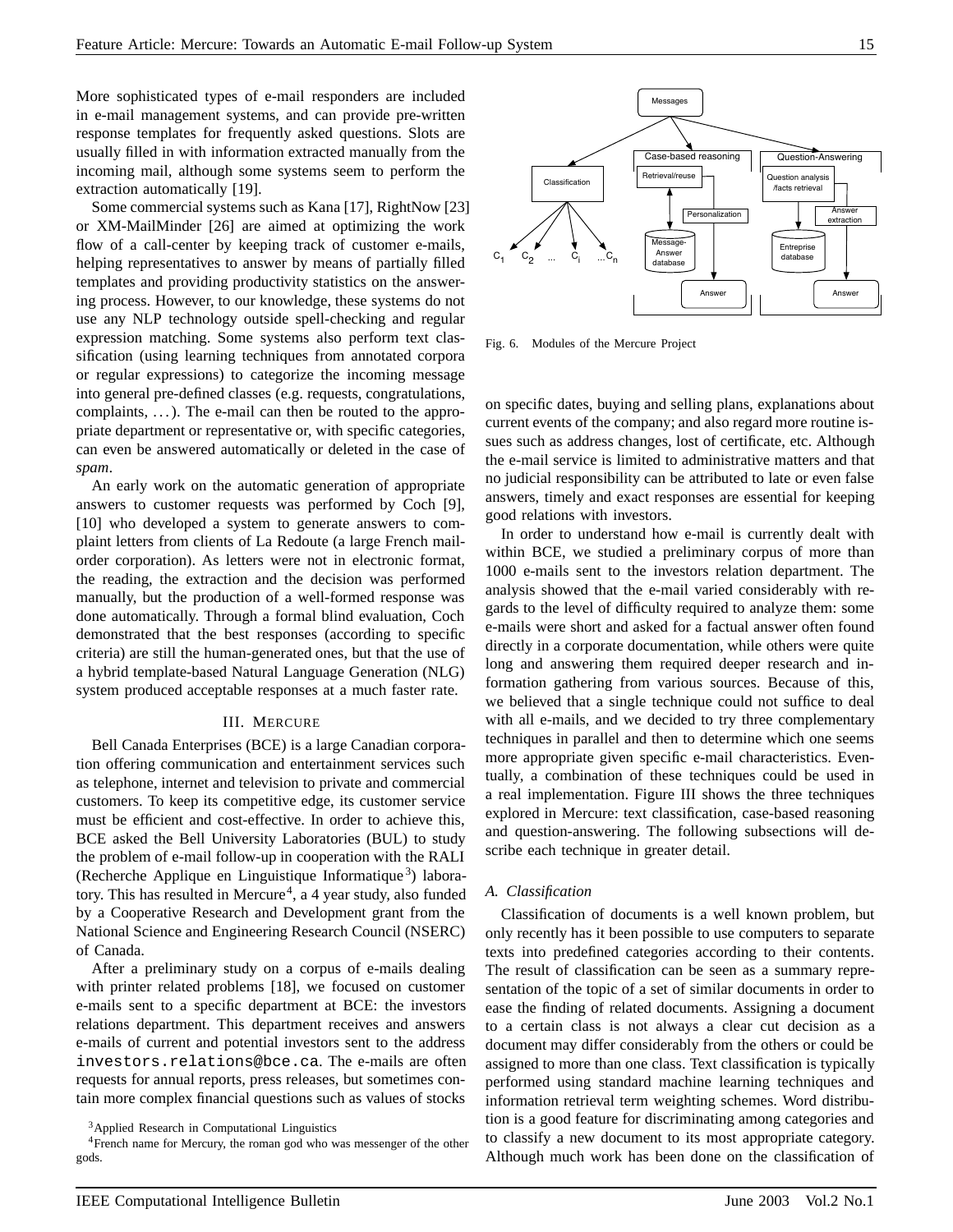## TABLE I

RESULTING CLASSIFICATION OF THE 818 SINGLE-PURPOSE MESSAGES OF OUR CORPUS.

| Category        | $\frac{6}{9}$ | <b>Description</b>                       |
|-----------------|---------------|------------------------------------------|
| $dividend$ r.p. | 5%            | dividend reinvestment plan               |
| stock split     | 5%            | BCE stock split                          |
| dividend        | 5%            | other questions about dividends          |
| mailing list    | 7%            | asking to be added or removed from a     |
|                 |               | distribution list                        |
| report          | 17%           | asking for annual or trimestrial reports |
| share price     | 29%           | value of BCE stock                       |
| general         | 32%           | other                                    |

newspaper articles through techniques such as *K nearest neighbors* [13], *naive Bayes* [15], decision trees such as CART [4] and ID3 [16]. Fewer projects have addressed the problem of e-mail classification [8], [11]. A notable exception is the classification of *spam*, which has attracted some interest in this problem and has even spurred an open-source project [14].

In the context of BCE, a seemingly simple problem is dealing with the intricacies of the contents of e-mail such as headers, citations, attachments, HTML parts, etc. that, in some cases, *hide* the text content and creates noise for the classifier. After removing this *noise*, Dubois [12] managed to extract the content of the e-mails in order to build a corpus of 1568 message and follow-up pairs sent between June 1999 and November 2000 to investors.relations@bce.ca. These e-mails were used by Dubois to study many types of classifiers (k nearest neighbors with  $k=10,20,30,40,50$ , naive Bayes network and Ripper) on different number of classes (5,10 and 22), with or without preprocessing (numeral and stop word removal or stemming, truncating words or not) and using different separation of corpus between training and validation sets. About 150 configurations have been tested with a success rate of about 50%. The main cause for errors was the noise brought by the fact that some messages dealt with more than one subject or were part of a multi-message exchange. So it was decided to work with only single-topic e-mails. With similar configurations as in the previous case and combination of them (210 in total), results raised to 90% for 5 categories, 80% for 10 categories and 67% for 22 categories. After studying the confusion matrices for all these cases, Dubois finally choosed the 6 categories (plus one *general*) shown in table III-A. With these categories, a success rate of about 80% was obtained on a 144 e- mail test set for March 2002, a period not contained in the learning set.

These results are adequate in the context of Mercure because e-mail of some of these classes (*dividend r.p.* and *mailing list*) are already being forwarded to people outside of BCE. Messages of the *report* category are answered by simply mailing the desired report.

## *B. Case-Based Reasoning*

The second approach we are investigating is the application of textual case-based reasoning (CBR) techniques to generate responses to incoming email messages. This CBR module exploits a corpus of email messages comprising requests from

investors and their corresponding responses from financial analysts. Case-based reasoning is similar in spirit to the way humans reuse (and adapt) previous e-mails for answering new requests. The design of a CBR email response system relies on a corpus of previously answered messages, a resource that is representative of the domain of discourse and of the various problems tackled during email exchanges. The *search and adapt* reasoning scheme then offers a natural mapping to the two phases of email response, i.e. the analysis of incoming requests and the synthesis of relevant responses. Presented from a client perspective, the CBR module attempts to reuse messages in the SENT mailbox of the analyst's email software to suggest responses to new messages incoming in the INBOX. Our processing is divided into three main phases (retrieval of cases, reuse of cases and personalization of the answer). Each step is now described below and has been implemented in a prototype Java-based mail client.

*1) Retrieval of cases:* This phase compares a new message with the ones previously received, in order to find a similar one and reuse its answer. During our initial experimentation, the similarity between messages was established based on the comparison of a tf.idf (term frequency x inverse document frequency) vectorial representation of the message content. Using a cosine function to compute global similarity provides a precision of approximately 57.9%. This is similar to the results of comparable experiments with FAQs [7]. However, the nature of our cases can be exploited to improve some aspects of the retrieval phase. As the selection of wrong answers requires additional manipulation by the user of the system, it is important to optimize the ranking of the most relevant(s) case(s) to ensure the production of a relevant response.

For improving the performance of the retrieval phase, we first considered the classical word relationships but it required an exact correspondence of words (or key-phrases or ngrams). To overcome this constraint, some authors [6], [7] have made use of existing linguistic resources (e.g. thesaurus) to establish the semantic similarity of different words that have related meanings. This approach does not transpose well to our problem as, to our knowledge, no domain specific resources are available.

Since textual responses provided by a limited number of analysts are more similar (based on word distribution) than requests sent by many different investors, we conjectured that similarity should be more easily established when the textual responses are also taken into account during the retrieval phase. We combined both of the above possibilities into a single scheme. A textual case can be seen as the linguistic *conversion* of a textual problem into a corresponding textual solution. The case base then corresponds to a mapping from a *request* language (problem) to a *response* language (solution). The finding of associations, captured as co-occurrences, provides indications that the occurrence of problem words increases the likelihood of the presence of some other words in the solution. To obtain the co-occurences, we collect the count of all pairs of words coming respectively from the requests and their corresponding responses, and we select the most significant ones based on the mutual information metric [21].

The approach we are currently using of inserting the associ-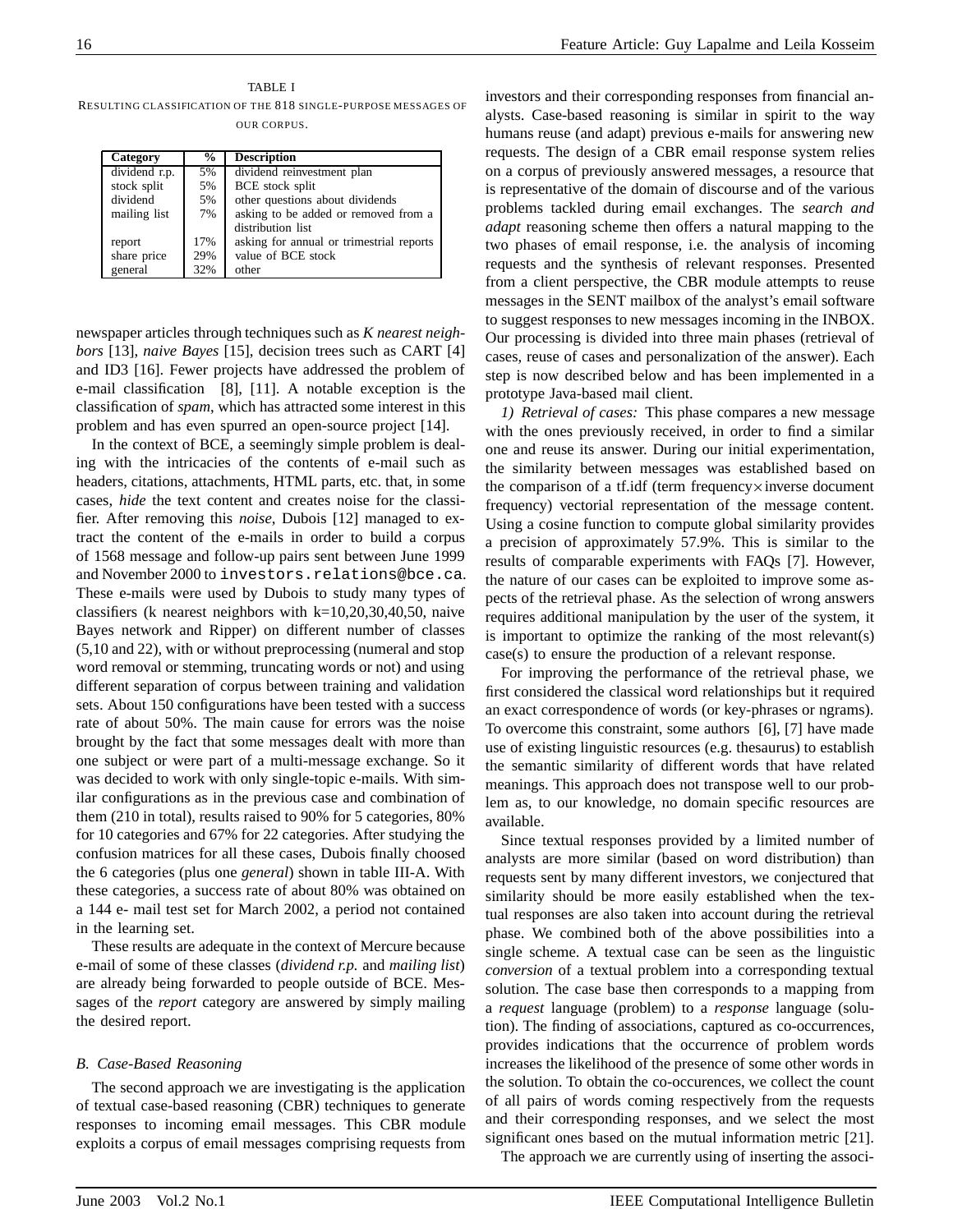ations in the retrieval phase is inspired from query expansion techniques. The incoming problem description (the investor's request) is expanded into a vector of response terms provided by the lists of co-occurrences. Similarity of the cases then corresponds to the weighted sum of both problem and solution vector cosine. Experimentation [20] conducted on 102 test requests indicates that the expansion scheme slightly improves the overall precision (62.0% vs. 57.9%) of the retrieval phase and preserves the rank of the first pertinent solution in the similarity list (2.01 vs. 1.96). The most significant improvement has been observed for the test messages where the response is not directly addressing the request (e.g. redirection to a generic web site address following the request of specific documents or financial information). For this category of message, the precision is almost doubled (80.1% vs. 51.0%) and the average rank is reduced to a very good level (1.33 vs. 2.38). For the other messages, the precision is mostly preserved but we observed some degradation for the routine messages as the expansion scheme introduces some noise in the internal representation of the textual cases. This result is however interesting as responses are built from a limited number of the most highly ranked cases (usually the first one). And, most importantly, we expect that the selection of a judicious tradeoff between request and solution similarities will bring further improvement.

*2) Reuse of previous cases:* Our application presents strong incentives to implement some adaptations of previous responses. While complete reformulation of past textual responses for diverse situations is beyond the capability of current CBR and NLP techniques, some of these techniques can nevertheless help to personalize past messages and preserve the relevance of cases with the context of the new incoming request. In the CBR literature, case adaptation (i.e. case reuse) has exclusively been conducted for structural cases and mostly corresponds to modifying the values of pre-selected solution features. In a textual setting like our email response domain, such a scheme is rather difficult to implement, as the textual solutions are not structured. Therefore, prior to the modification of the content of the messages, we need to determine what portions of the responses are good candidates for modification. Given a new message and some past solutions selected during the retrieval phase, we have implemented the reuse of textual cases as a three-step process:

- 1) identification of passages for determining the text portions that are applicable in the context of the new incoming request. Statistical distributions, captured as word alignments [5], can be used for this task;
- 2) message personalization that determines what text portions are to be modified;
- 3) pruning and substitution for removal of irrelevant passages and the substitutions of the portions to be personalized. In NLP, this corresponds to a query-relevant summarization process [3], more specifically to the condensation of a text based on the terms of a request.

*3) Personalization of the messages:* Personalization of messages refers to the capacity to detect some factual information in the messages and to substitute them in the responses. This includes, for instance, names of companies, individuals, financial factors, dates and time references. These expressions correspond to named entities and can be identified using information extraction techniques (IE). IE techniques identify, using either rule patterns or statistical models, information from textual documents to be converted into a template-based representation. As we did during the first phase of the project, we make use of extraction patterns and lexicons (lists of company names, titles, acronyms and frequent financial terms).

Substitutions of these entities are partly conducted using a rule-based approach. Replacement of individual names and companies is based on the roles of the messages entities. The role is determined by the type of patterns used during extraction, mostly based on the part-of-speech and the terms preceding/following the entities. For instance, expressions like *"Sincerely, John Smith"*, *"to purchase Nortel shares"*, *"registered with Montreal Trust"*, could provide indications of the message sender, subsidiary company and financial institution respectively. However, as the Investor Relations domain does not offer much predictability, the elicitation of domain rules for numeric information (dates, price, factors?) remains difficult and such substitutions rely mostly on the user.

## *C. Question-Answering*

Many of the e-mails sent to corporations are asking for information and can be considered as questions from customers to which representatives should answer in the best possible way. The third technique used is based on Question-Answering (QA) technology: the task of finding an exact answer to a natural language question [24] in a large set of documents. The question type is determined by the presence of trigger phrases (e.g. *where*, *how many*, *how much*), which indicate the type of the answer required (e.g. *location, number, money*). Information retrieval is typically performed to identify a subset of the documents and a set of passages that may contain the answer. Named entities are then extracted from these passages and semantically tagged and the string containing the best scoring entity is retained as the answer. Within Mercure, we have developed Quantum [22], a *traditional* QA system with which we participated in the QA-track of TREC and that will be used as a basis for our work in e-mail answering.

QA differs from e-mail answering in several aspects. Generally speaking, e-mail answering involves *analyzing* a longer text and *formulating* a linguistically-motivated answer, while QA takes a short and explicit question as input and focuses on *locating* the answer. Issues in discourse analysis and generation must therefore be addressed in e-mail answering, but not in QA. In addition, questions, at least in systems participating to the TREC evaluations, are restricted to specific types such as *who, why, where, ...* but pertain to an unrestricted discourse domain. On the other hand, in e-mail answering, the questions are of unrestricted type, but the discourse domain is typically restricted. E-mail answering thus involves finding passages from the textual knowledge base that best relate to the incoming message and sending the passages as is to the user. This is the avenue currently being pursued by Luc Blanger[2] in his Ph.D. thesis.